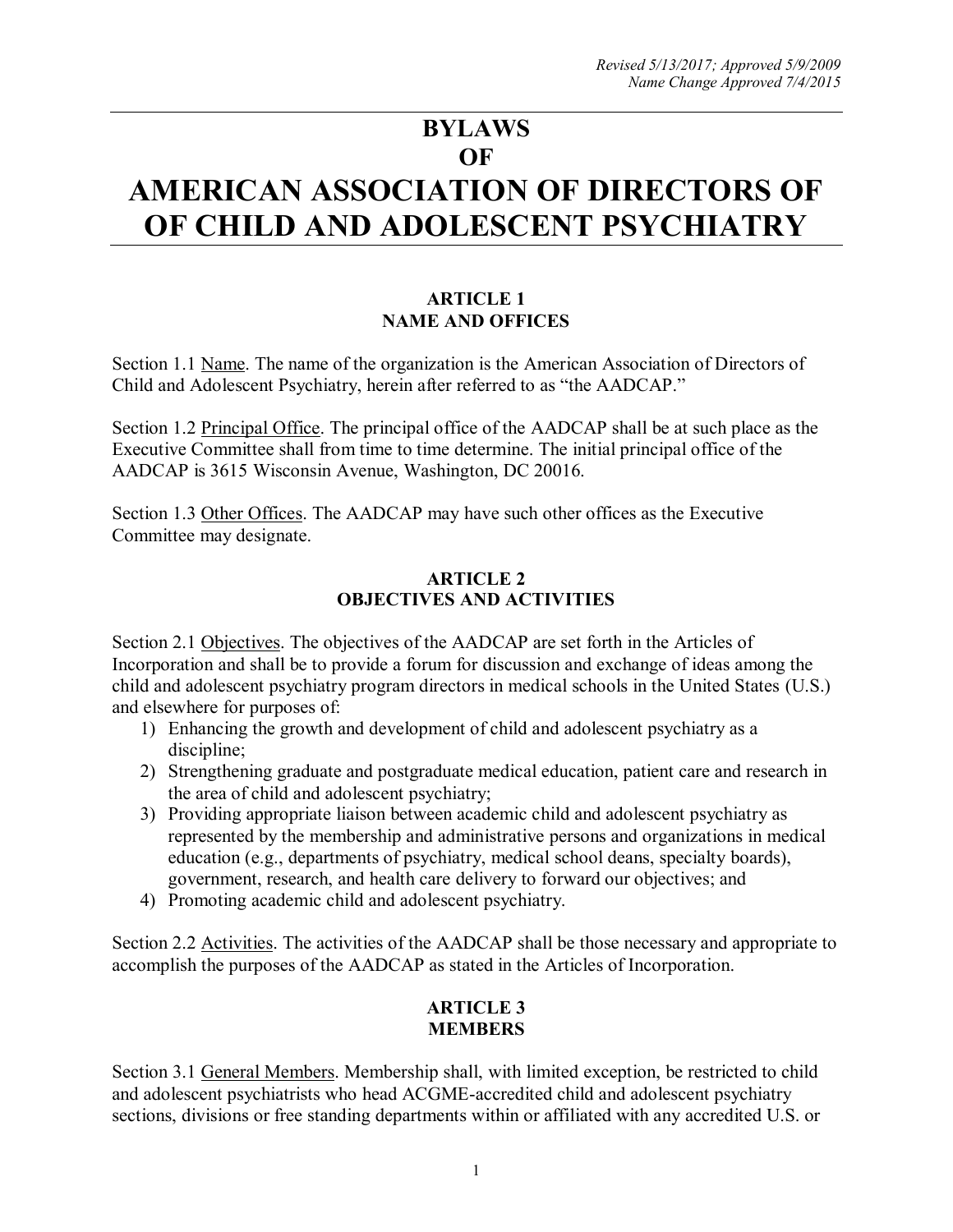Canadian medical school that has an ACGME-accredited child and adolescent training program. Heads of child and adolescent psychiatry sections, divisions, or freestanding departments within or affiliated with any accredited U.S. or Canadian medical school who do not have an ACGMEaccredited child and adolescent training program may request to apply for membership. The Executive Committee of the AADCAP will review these applications on a case by case basis to determine eligibility for membership. Any person who ceases to head a child and adolescent psychiatry section, division or free standing department, as specified above, shall cease to be a general member of the AADCAP. However, those who have been a General Member for five or more years may request transfer to Emeritus membership status.

Section 3.2 General Member Admission. Eligible persons can obtain membership by submission of a written request to the Executive Committee of the AADCAP or its designees. The membership application must be accompanied by verification of the academic credentials and program directorship by the chairman of the psychiatry department or dean of the applicant's school of medicine. All invitations and applications for membership in the AADCAP shall first be reviewed by the Membership Chair or Secretary-Treasurer and approved by the Executive Committee of the AADCAP. Membership will become official and will remain in General Member status upon payment of dues each year.

Section 3.3 Emeritus Members. Anyone who has been a member of the AADCAP for five or more years and is no longer the director of a child and adolescent psychiatry program, be it a section, division or free standing department within or affiliated with any accredited U.S. or Canadian medical school, may request transfer to Emeritus status. Such requests should be in writing and addressed to the Executive Committee or its designee. Written verification of academic credentials is unnecessary for Emeritus members. Emeritus members retain all rights and privileges of General Members, including payment of dues.

Section 3.4 Change in Emeritus Status. If an Emeritus member subsequently becomes a director of a child and adolescent psychiatry program again, his/her membership status shall revert to the category of General Member upon approval by either the Membership Chair or Secretary-Treasurer of the AADCAP. This transfer shall be executed by notification of the Executive Committee or its designee in writing of such changes in status with an accompanying letter of verification of program directorship by the chairman or dean of the Emeritus Member's school of medicine.

Section 3.5 Voting Rights. All members, General and Emeritus, are eligible to participate in all votes of the AADCAP.

Section 3.6 Dues Each member, to maintain membership, shall timely pay regular membership dues to the AADCAP in such amounts and at such times to be determined from time to time by the Executive Committee.

Section 3.7 Termination, Expulsion, Suspension of Membership. A member may be terminated, expelled, or suspended from membership in the AADCAP in the event the member has not paid dues for 2 consecutive years, or for any other good reason the Executive Committee determines.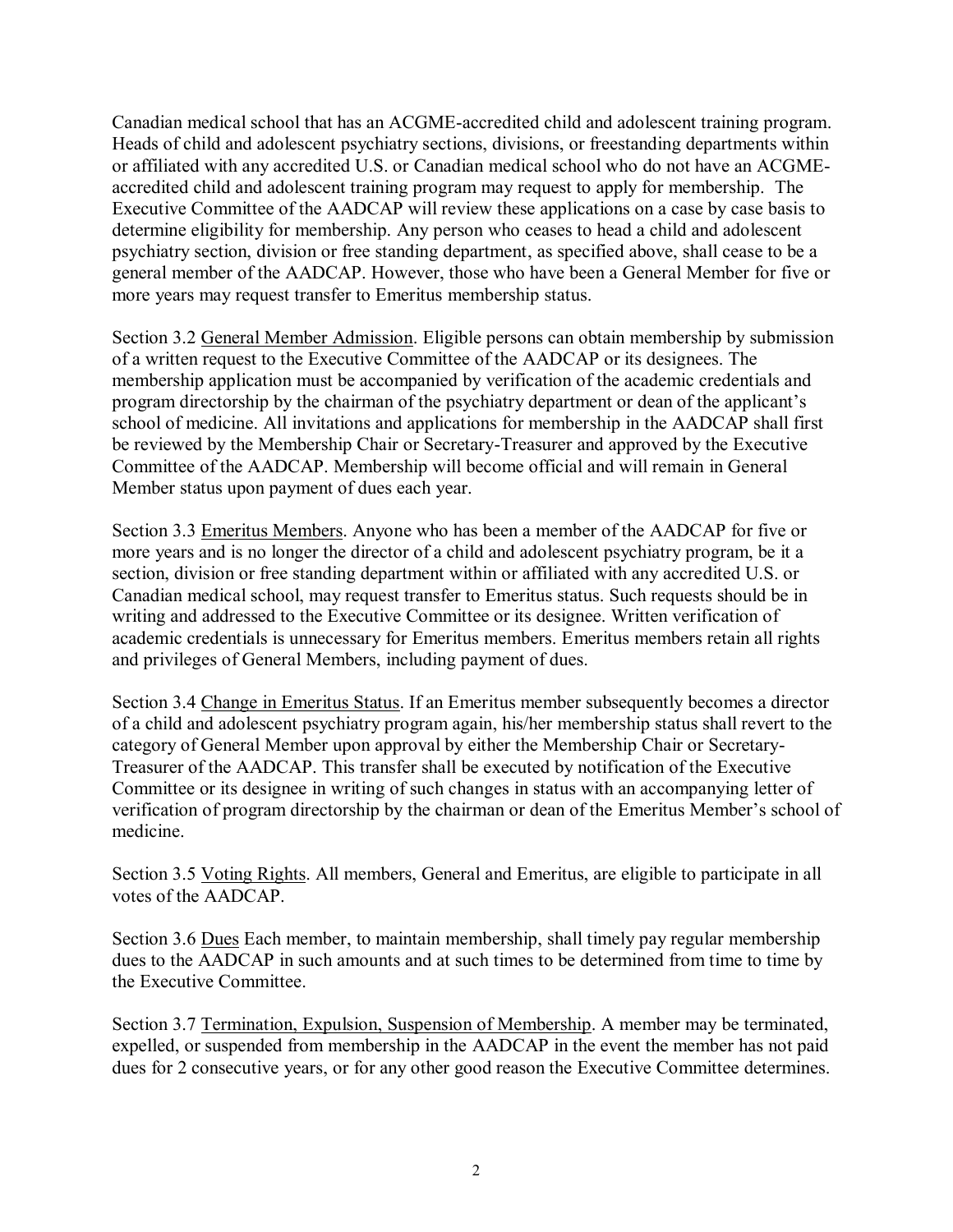Section 3.8 Honorary Members. Invitation to Honorary Membership shall be initiated by the Executive Committee under the following guidelines:

- A. Invitation to Honorary Membership may be extended to persons not eligible for General or Emeritus membership who have made outstanding contributions to the field of child and adolescent psychiatry, child and adolescent development, or child and adolescent mental health.
- B. Honorary Members shall not have the power to vote or to hold office or serve as chair of any committee.
- C. Honorary Members shall not be subject to membership dues.

# **ARTICLE 4 MEETINGS OF THE MEMBERSHIP**

The AADCAP shall meet at least once per year at a site approved by the Executive Committee. The bulk of this meeting shall be devoted to presentation(s) and discussion(s) of topics earlier agreed upon by the Executive Committee and Program Chair as likely to further its objectives as stated in Article 2 of these Bylaws. The Executive Committee may authorize, and the President may appoint, a Program Chair to share the responsibility for the program and the arrangements for the Annual Meeting with the President and the AADCAP Director. A business meeting in which the newly elected officers are announced and other matters germane to the AADCAP's organization and objectives are presented will occur at the Annual Meeting.

# **ARTICLE 5 EXECUTIVE COMMITTEE**

Section 5.1 Executive Committee. The Executive Committee shall be President, President-Elect, Past President, and Secretary-Treasurer, who are elected by the membership; Program Chair and Membership Chair and Newsletter Editor, who are appointed by the President with approval of the other elected officers. The Executive Committee shall meet throughout the year per Section 6.1 and shall represent the AADCAP as necessary between Annual Meetings.

Section 5.2 Terms and Elections. The term of elected office shall be a two year consecutive term with elections held in even numbered years by ballot sent out at least six weeks prior to the Annual Meeting. In alternate years, the President shall appoint a Nominating Committee per Section 5.5 of these Bylaws. The AADCAP President will notify those who win and lose in the elections. Candidates for President-Elect must be active program directors. All members are eligible for all other leadership positions. New officers will take office upon completion of Old Business at the Business Meeting of the Annual Meeting occurring after the election in the even number year.

# Section 5.3 Executive Director

The Executive Committee may appoint an Executive Director to carry out the directives of the Executive Committee. The Executive Committee shall list the duties and responsibilities of Executive Director.

Section 5.4 Standing Committees. The AADCAP committees (Administration, Clinical Services, Education and Research) shall: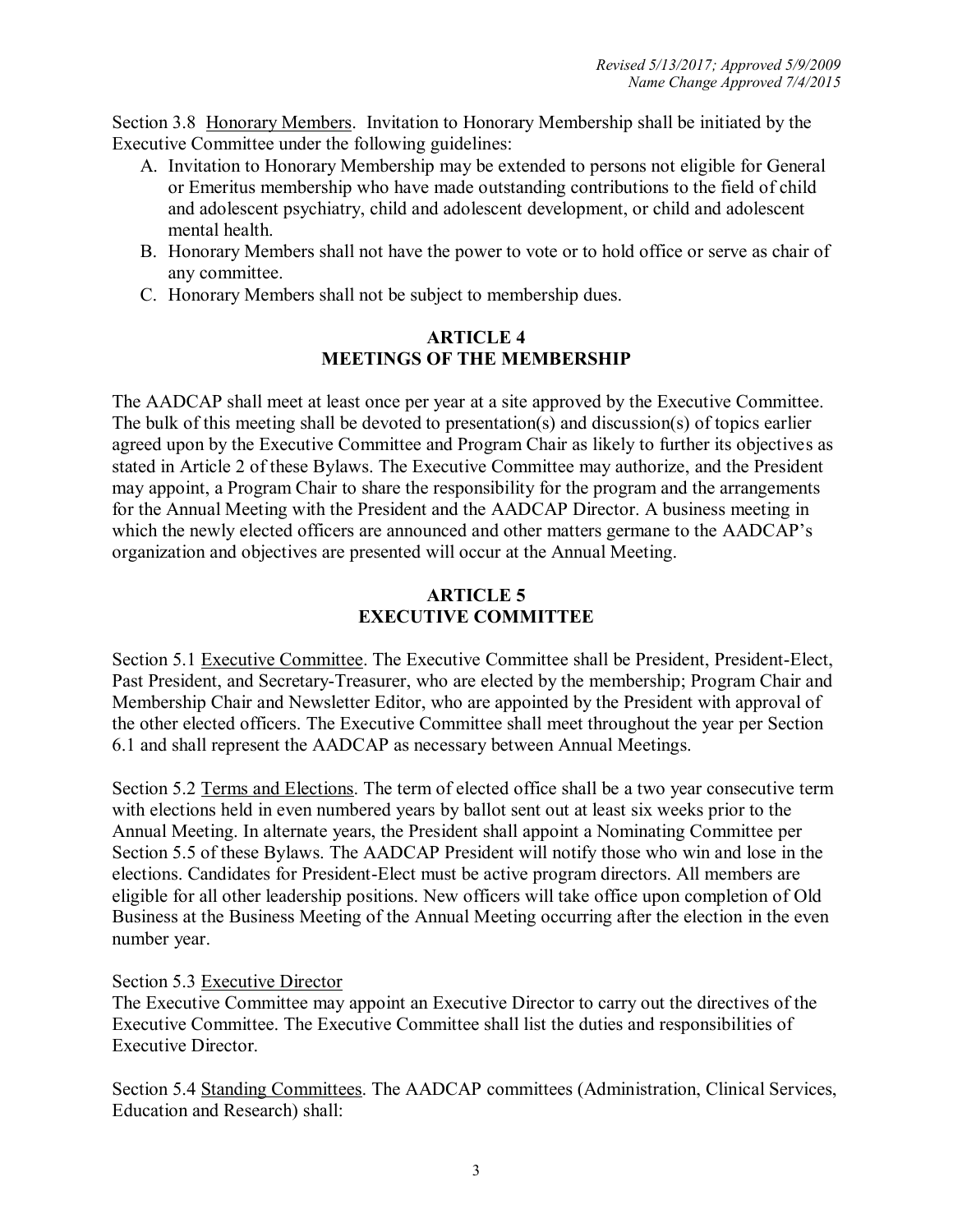- A. Meet at Annual Meetings (more often as necessary) to discuss and report pressing issues to the membership.
- B. Represent the AADCAP on issues related to the committee.
- C. Arrange a panel presentation at the Annual Meeting.

Section 5.5 Nominating Committee. Before the election, there shall be a three-person Nominating Committee established that will determine a slate of at least two candidates for the positions of President-Elect and Secretary-Treasurer. The Chair of the Nominating Committee shall be a Past President other than the immediate Past President as chosen by the President of the AADCAP during an odd-numbered year. The other members of the Nominating Committee can be chosen by the Chair of the Nominating Committee or the President and shall be represented by two other AADCAP members in good standing, one General Member and one Emeritus Member. Members of the Nominating Committee are not eligible for the slate of the upcoming election. The work of the Nominating Committee should be accomplished by email or conference call, as needed. The Nominating Committee shall be disbanded at the end of the election process with a fresh committee being appointed for the next election.

Section 5.6 Removal; Resignation. An officer may be removed from office without cause by the affirmative vote of a majority of the remaining officers in office at any meeting called for such purpose. An officer may resign from office by delivering a written notice to the President, or the Secretary-Treasurer, and the resignation is effective when the notice is received unless the notice specifies a later date. Any vacancy so created may be filled by the Executive Committee and shall be effective upon the effective date of the removal or resignation. A replacement officer shall serve until an election can be held. A vacancy on the Executive Committee may be filled by members meeting the requirements in Section 5.2.

# **ARTICLE 6 MEETINGS OF THE EXECUTIVE COMMITTEE**

Section 6.1 Regular Meetings. Regular meetings of the Executive Committee of the AADCAP shall be held, either by conference call or in-person, at such times and places as the Executive Committee may provide by resolution. No notice other than such resolution need be given.

Section 6.2 Quorum and Adjournment. A majority of officers shall constitute a quorum. No action taken by the Executive Committee shall bind the AADCAP unless it shall receive the concurring vote of a majority of the officers present at a meeting at which a quorum is present. In the absence of a quorum, the presiding officer of a majority of the officers present may adjourn the meeting from time to time without further notice until a quorum is present.

# **ARTICLE 7 POWERS AND DUTIES OF THE EXECUTIVE COMMITTEE**

Section 7.1 Powers. The corporate powers of the AADCAP shall be vested in the Executive Committee to the fullest extent permitted by the laws of the District of Columbia. The Executive Committee shall have general charge of the affairs, funds, and property of the AADCAP, and shall have full power, and it shall be their duty, to enforce these Bylaws.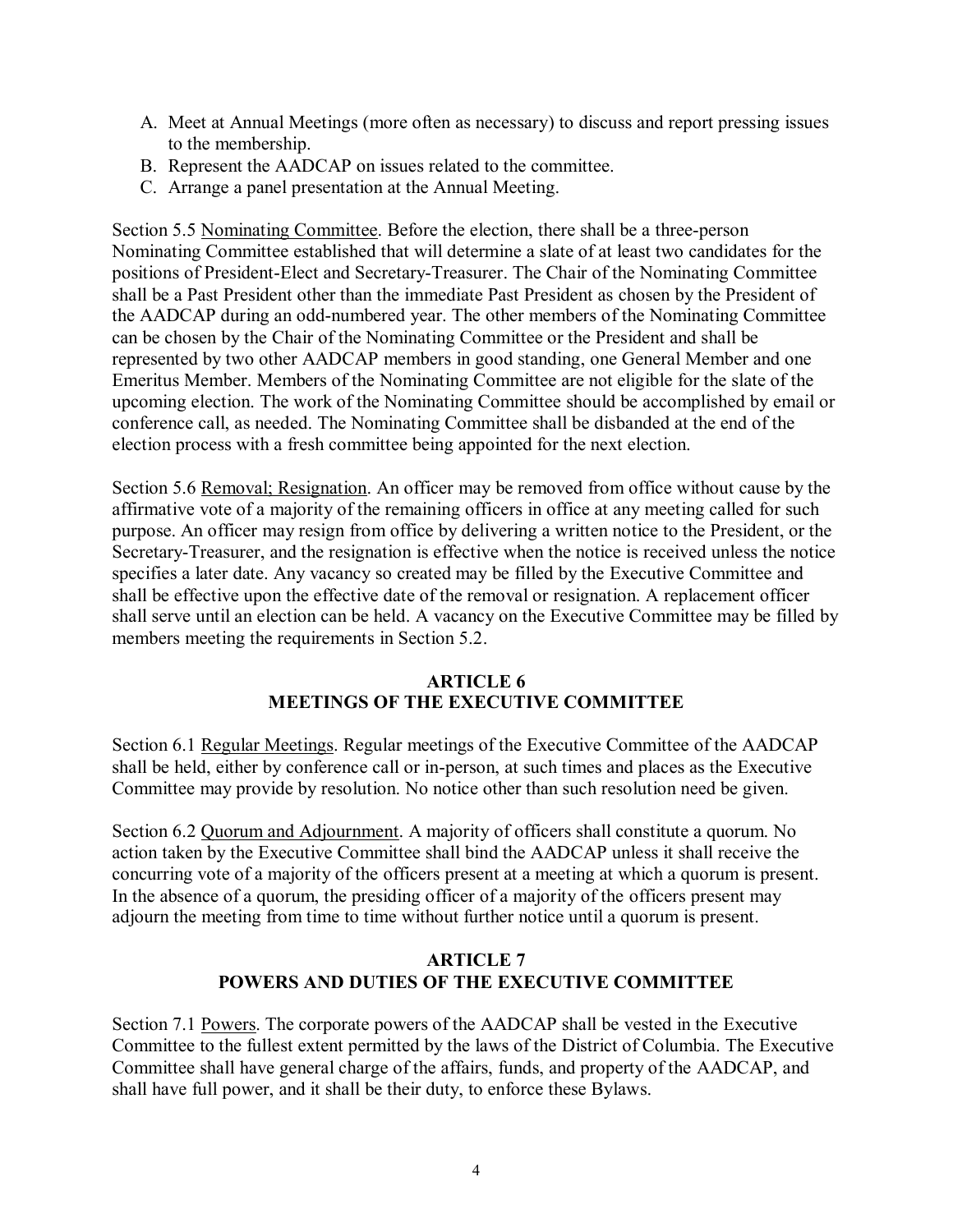Section 7.2 Duties. It shall be the duty of the Executive Committee to conduct, manage, and control the affairs and business of the AADCAP and to promulgate and enforce rules and regulations not inconsistent with law, the Articles of Incorporation, or these Bylaws.

# **ARTICLE 8 DUTIES OF THE OFFICERS**

Section 8.1 President. The President shall be the chief executive officer of the AADCAP. The President shall have responsibility for general supervision, direction and active management of the business and affairs of the AADCAP. The President is the external leader of the association, establishing proactive presence with the media, elected leaders, regulators and related organizations. The President works in collaboration with other leaders to advance the mission of the AADCAP on behalf of the members.

The President presides at several Annual Meeting functions and chairs the Executive Committee. The President shall have authority to appoint the Program and Membership Chairs with Executive Committee consultation as well as any standing or ad hoc committees necessary for the conduct of the AADCAP's business and may appoint a successor for the unexpired term of any Nominating Committee vacancy.

The President serves for a total of six years: two years as President-Elect, two years as President, and two years as Past-President.

Section 8.2 President-Elect. The President-Elect serves for two years until taking office as President at the business meeting. The President-Elect keeps abreast of AADCAP issues and developments, in preparation for the Presidency. During the absence or disability of the President, the President-Elect shall exercise all functions of the President.

Section 8.3 Secretary-Treasurer. The Secretary-Treasurer shall keep the records of the AADCAP under the supervision of the President and the Executive Committee, including the permanent record of all Executive Committee minutes, which shall be signed by the Secretary-Treasurer. The Secretary-Treasurer shall have charge of all such additional books and papers as the Executive Committee may direct and shall, in general, perform all such duties as are incidental to the office of Secretary-Treasurer. The Secretary-Treasurer reviews minutes of the AADCAP Executive Committee meetings and business meetings. The Secretary-Treasurer fills a vacancy in the position of President-Elect until an election is held.

The Secretary-Treasurer establishes financial policies for the AADCAP and is responsible for general oversight of the AADCAP's financial affairs, and makes recommendations to the Executive Committee. The Secretary-Treasurer shall be responsible for accounting of finances and has the fiduciary responsibility for the periodic review of the AADCAP's budget and Treasurer's Report. The Secretary-Treasurer shall perform all duties that are pertinent to the office of Secretary-Treasurer at all times under the direction and control of the Executive Committee and the President.

Section 8.4 Past President. The Past President serves as a member of Executive Committee for two years after his/her Presidency.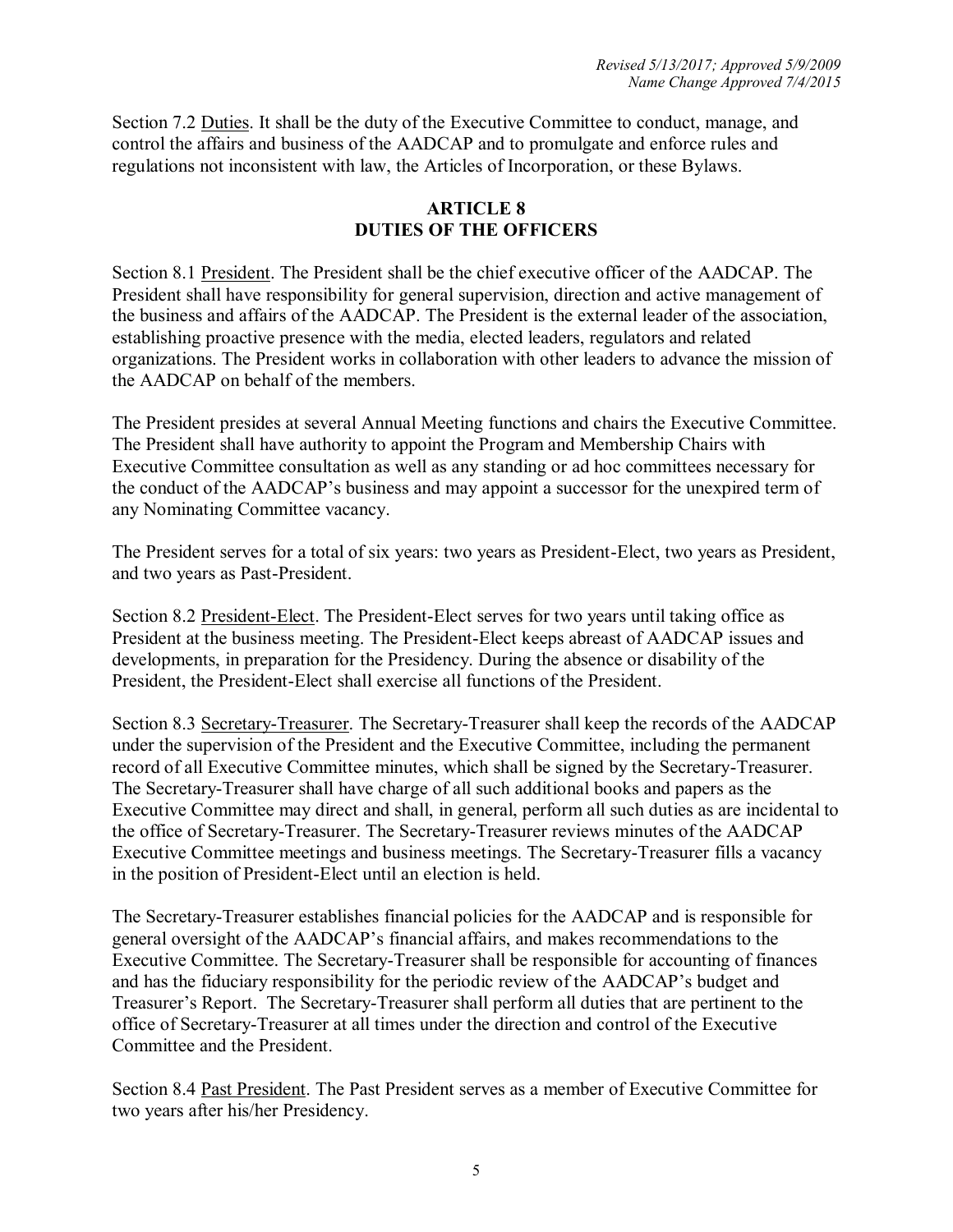Section 8.5 Program Chair. The Program Chair initiates the development of the Annual Meeting theme in association with the Executive Committee and based on recommendations from the membership, and in regard to current issues affecting academic child and adolescent psychiatry. The Program Chair develops innovative events that enhance the theme using the resources of the profession and academic community, in cooperation with the Executive Committee. The Program Chair determines program topics, format, and schedule, and recommends keynote speakers to the Executive Committee. The Program Chair contacts all speakers, serves as pointof-contact for all speakers, and works with the AADCAP President to confirm participation of speakers.

Section 8.6 Membership Chair. The Membership Chair manages all membership issues. The Membership Chair reviews and approves AADCAP surveys to the membership, periodically reviews whether AADCAP is fulfilling the needs of the members, works with the AADCAP President to analyze the results, and presents them to the Executive Committee and the larger membership, as appropriate.

Section 8.7 Newsletter Editor. The Newsletter Editor is responsible for publishing periodically a newsletter for the AADCAP.

#### **ARTICLE 9 AUDITOR**

An auditor may be elected by the Executive Committee to serve until a successor is elected. No director or officer of the AADCAP shall be eligible to serve as auditor.

# **ARTICLE 10 DISBURSEMENTS AND CONTRIBUTIONS**

Section 10.1 Disbursement. Disbursements of the funds of the AADCAP for the purposes for which it is organized shall be determined by the Executive Committee in good faith, with the care an ordinarily prudent person in a like position would exercise under similar circumstances, and in a manner reasonably believed to be in the best interests of the AADCAP.

Section 10.2 Limitations on Disbursements. The Executive Committee shall not make any disbursements or contributions of the funds or assets of the AADCAP to or for the benefit, directly or indirectly, of any director or officer of the AADCAP, except for reasonable payments for services actually rendered to the AADCAP by such director or officer as an employee of the AADCAP.

# **ARTICLE 11 MISCELLANEOUS**

Section 11.1 Inspection of Corporate Records. The books of account and minutes of proceedings of the Executive Committee shall be open to inspection upon the written demand of any officer or member, and at any reasonable time, and for a purpose reasonably related to such officer's or member's interests in the AADCAP. Such inspection may be made in person or by an agent or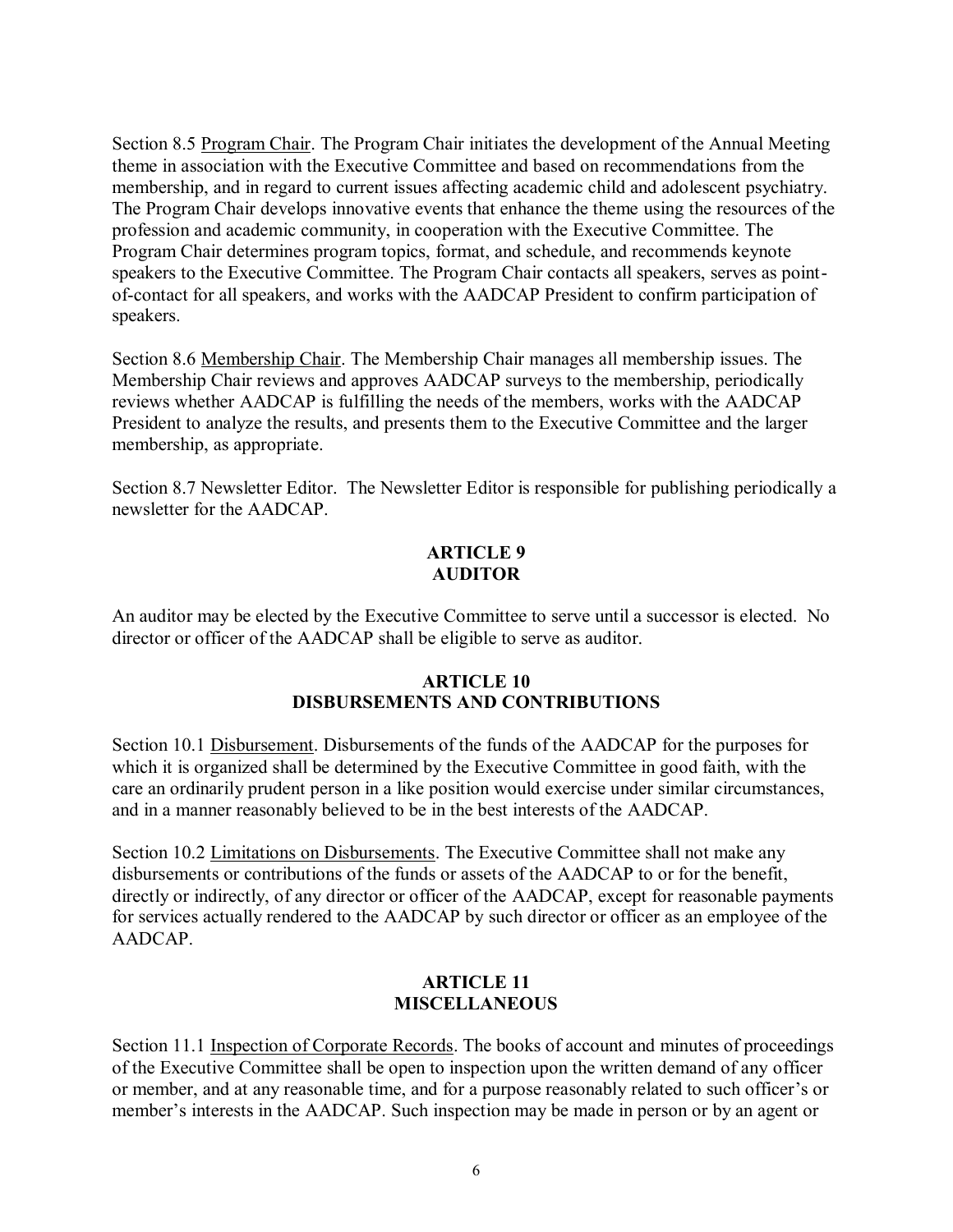attorney, and shall include the right to make copies. Demand for inspection shall be made in writing upon the President or the Secretary-Treasurer of the AADCAP.

Section 11.2 Execution of Instruments. All checks and other orders for the payment of money, drafts, notes, bonds, acceptances, contracts, and all other instruments, except as otherwise provided in these Bylaws, shall be signed by such person or persons as shall be provided by general or special resolutions of the Executive Committee, and in the absence of any provision in these Bylaws or any such general or special resolution applicable to any such instrument, then such instrument shall be signed by the President, by the Secretary-Treasurer, or the Executive Director. Unless authorized by the Executive Committee, no officer, agent, or employee of the AADCAP shall have any power or authority to bind the AADCAP by any contract or engagement or pledge its credit or to render it liable for any purpose or for any amount.

Section 11.3 Inspection of Bylaws. The AADCAP shall keep in its principal office the original or a copy of these Bylaws as amended, certified by the Secretary-Treasurer, which shall be open for inspection by the officers at all reasonable times during office hours.

Section 11.4 Conflict of Interest Policy. *(see Appendix A)*

# **ARTICLE 12 SEAL**

The AADCAP may have a seal of such form as the Executive Committee may from time to time determine.

# **ARTICLE 13 AMENDMENTS**

Section 13.1

Amendments to these Bylaws may be proposed to or by the Executive Committee. After a majority of the Executive Committee members vote in favor of submitting a proposed amendment to the entire eligible membership, a two-thirds vote of eligible members who respond to a mail or electronic ballot or two-thirds vote of eligible members present at the business meeting of the annual meeting of the Corporation shall be required for passage.

Section 13.2

Amendments to these Bylaws may also be proposed at the business meeting of the annual meeting of the corporation through submission of a written petition that contains the names and signatures of at least 5% of the entire eligible membership. Amendments proposed in this manner shall then be submitted to the entire eligible membership by mail or electronic ballot. A two-thirds vote of eligible members who respond to a mail or electronic ballot shall be required for passage.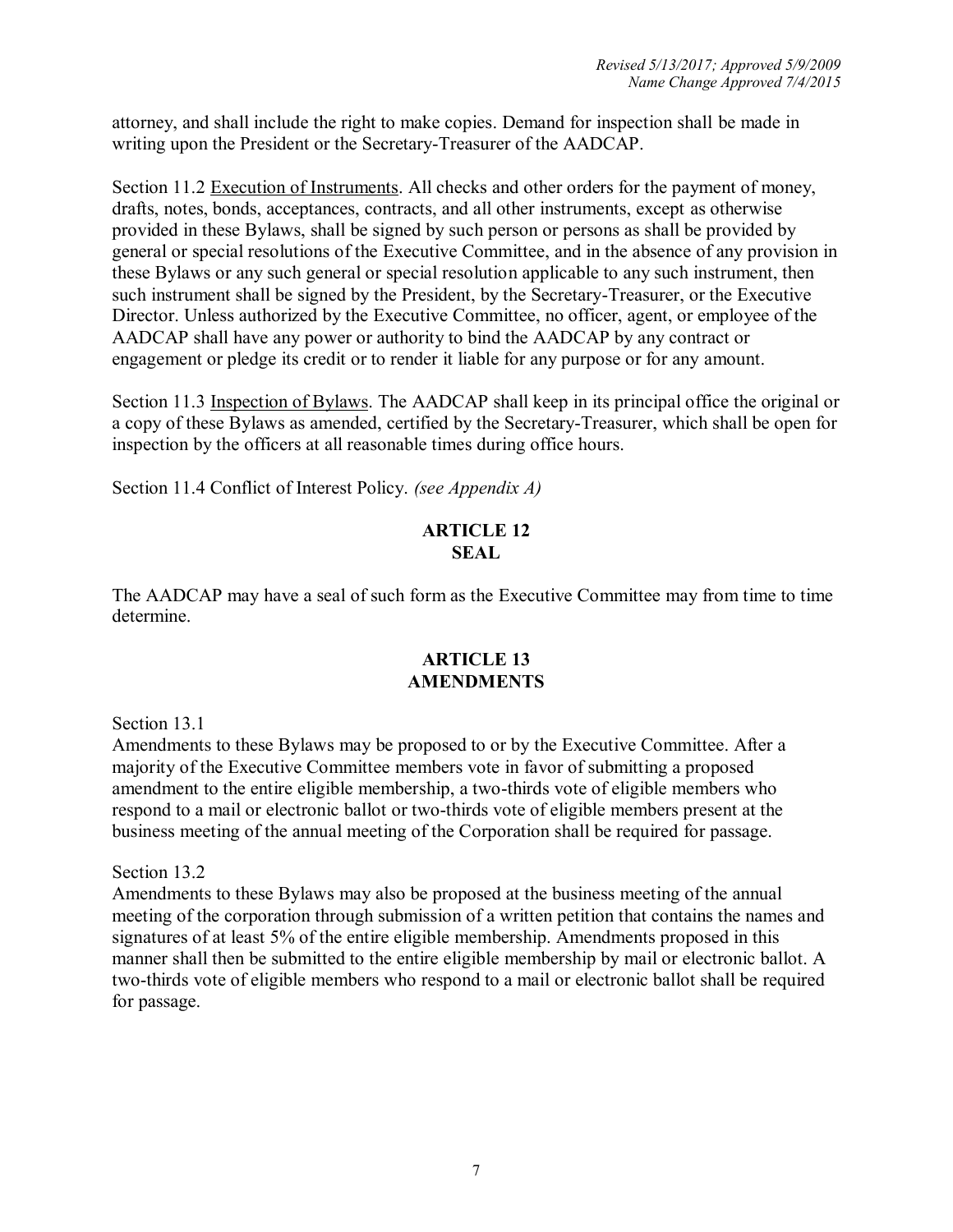#### **CERTIFICATE**

The undersigned officers of the AADCAP certify that the foregoing Bylaws of the AADCAP have been duly adopted as the Bylaws of the AADCAP on this 9th day of May, 2009.

STEVEN P. CUFFE, M.D. President

PARAMJIT T. JOSHI, M.D. Past President

SANDRA SEXSON, M.D. President-Elect

A. JACK NAFTEL, M.D. Program Chair/Newsletter Editor

EFRAIN BLEIBERG, M.D. Secretary-Treasurer

ELLEN SHOLEVAR, M.D. Membership Chair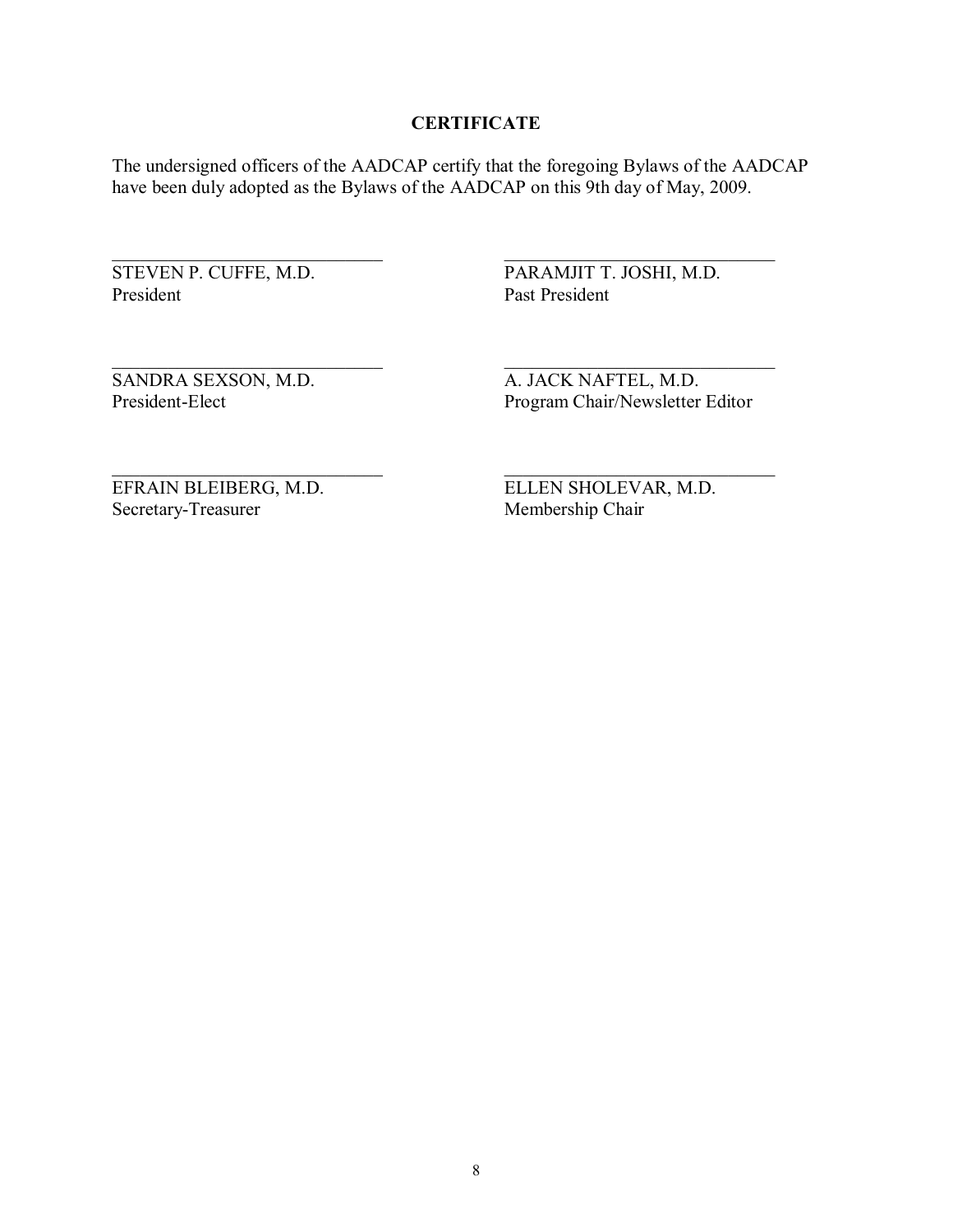# **APPENDIX A: Conflict of Interest Policy**

# **Article I**

#### **Purpose**

The purpose of the conflict of interest policy is to protect the AADCAP's interest when it is contemplating entering into a transaction or arrangement that might benefit the private interest of an officer or director of the AADCAP or might result in a possible excess benefit transaction. This policy is intended to supplement but not replace any applicable state and federal laws governing conflict of interest applicable to nonprofit and charitable organizations.

#### **Article II Definitions**

#### 1. **Interested Person**

Any member, principal officer, or person with Executive Committee delegated powers, who has a direct or indirect financial interest, as defined below, is an interested person. If a person is an interested person with respect to any entity with which the AADCAP does business, he or she is an interested person.

#### 2. **Financial Interest**

A person has a financial interest if the person has, directly or indirectly, through business, investment, or family:

- **a.** An ownership or investment interest in any entity with which the AADCAP has a transaction or arrangement,
- **b.** A compensation arrangement with the AADCAP or with any entity or individual with which the AADCAP has a transaction or arrangement, or
- **c.** A potential ownership or investment interest in, or compensation arrangement with, any entity or individual with which the AADCAP is negotiating a transaction or arrangement.

Compensation includes direct and indirect remuneration as well as gifts or favors that are not insubstantial.

A financial interest is not necessarily a conflict of interest. Under Article III, Section 2, a person who has a financial interest may have a conflict of interest only if a majority of the Executive Committee decides that a conflict of interest exists.

# **Article III Procedures**

#### 1. **Duty to Disclose**

In connection with any actual or possible conflict of interest, an interested person must disclose the existence of the financial interest and be given the opportunity to disclose all material facts to the Executive Committee.

#### 2. **Determining Whether a Conflict of Interest Exists**

After disclosure of the financial interest and all material facts, and after any discussion with the interested person, the Executive Committee shall decide if a conflict of interest exists.

#### 3. **Procedures for Addressing the Conflict of Interest**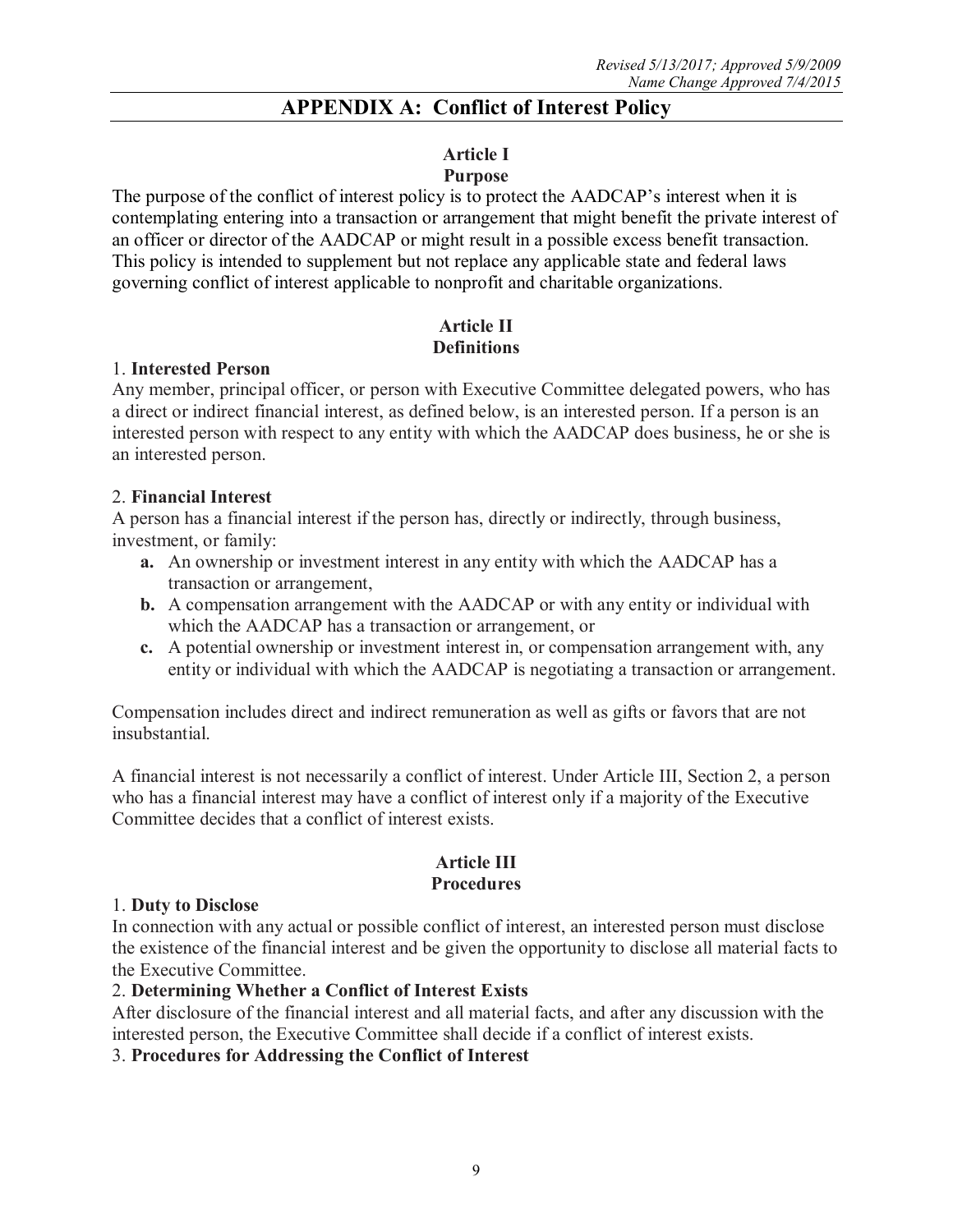- **a.** An interested person may make a presentation to the Executive Committee, but after the presentation, he/she shall leave the meeting during the discussion of, and the vote on, the transaction or arrangement involving the possible conflict of interest.
- **b.** The President shall, if appropriate, appoint a disinterested person or committee to investigate alternatives to the proposed transaction or arrangement.
- **c.** After exercising due diligence, the Executive Committee shall determine whether the AADCAP can obtain with reasonable efforts a more advantageous transaction or arrangement from a person or entity that would not give rise to a conflict of interest.
- **d.** If a more advantageous transaction or arrangement is not reasonably possible under circumstances not producing a conflict of interest, the Executive Committee shall determine by a majority vote whether the transaction or arrangement is in the AADCAP's best interest, for its own benefit, and whether it is fair and reasonable. In conformity with the above determination it shall make its decision as to whether to enter into the transaction or arrangement.

# 4. **Violations of the Conflicts of Interest Policy**

- **a.** If the Executive Committee has reasonable cause to believe a member has failed to disclose actual or possible conflicts of interest, it shall inform the member of the basis for such belief and afford the member an opportunity to explain the alleged failure to disclose.
- **b.** If, after hearing the member's response and after making further investigation as warranted by the circumstances, the Executive Committee determines the member has failed to disclose an actual or possible conflict of interest, it shall take appropriate disciplinary and corrective action.

# **Article IV**

# **Records of Proceedings**

The minutes of the Executive Committee shall contain:

- **a.** The names of the persons who disclosed or otherwise were found to have a financial interest in connection with an actual or possible conflict of interest, the nature of the financial interest, any action taken to determine whether a conflict of interest was present, and the Executive Committee's decision as to whether a conflict of interest in fact existed.
- **b.** The names of the persons who were present for discussions and votes relating to the transaction or arrangement, the content of the discussion, including any alternatives to the proposed transaction or arrangement, and a record of any votes taken in connection with the proceedings.

# **Article V**

# **Compensation**

- **a.** A voting member of the Executive Committee or disinterested member or committee who receives compensation, directly or indirectly, from the AADCAP for services is precluded from voting on matters pertaining to that member's compensation.
- **b.** A voting member of the Executive Committee or disinterested member or committee whose jurisdiction includes compensation matters and who receives compensation, directly or indirectly, from the AADCAP for services is precluded from voting on matters pertaining to that member's compensation.
- **c.** No voting member of the Executive Committee or disinterested member or committee whose jurisdiction includes compensation matters and who receives compensation,